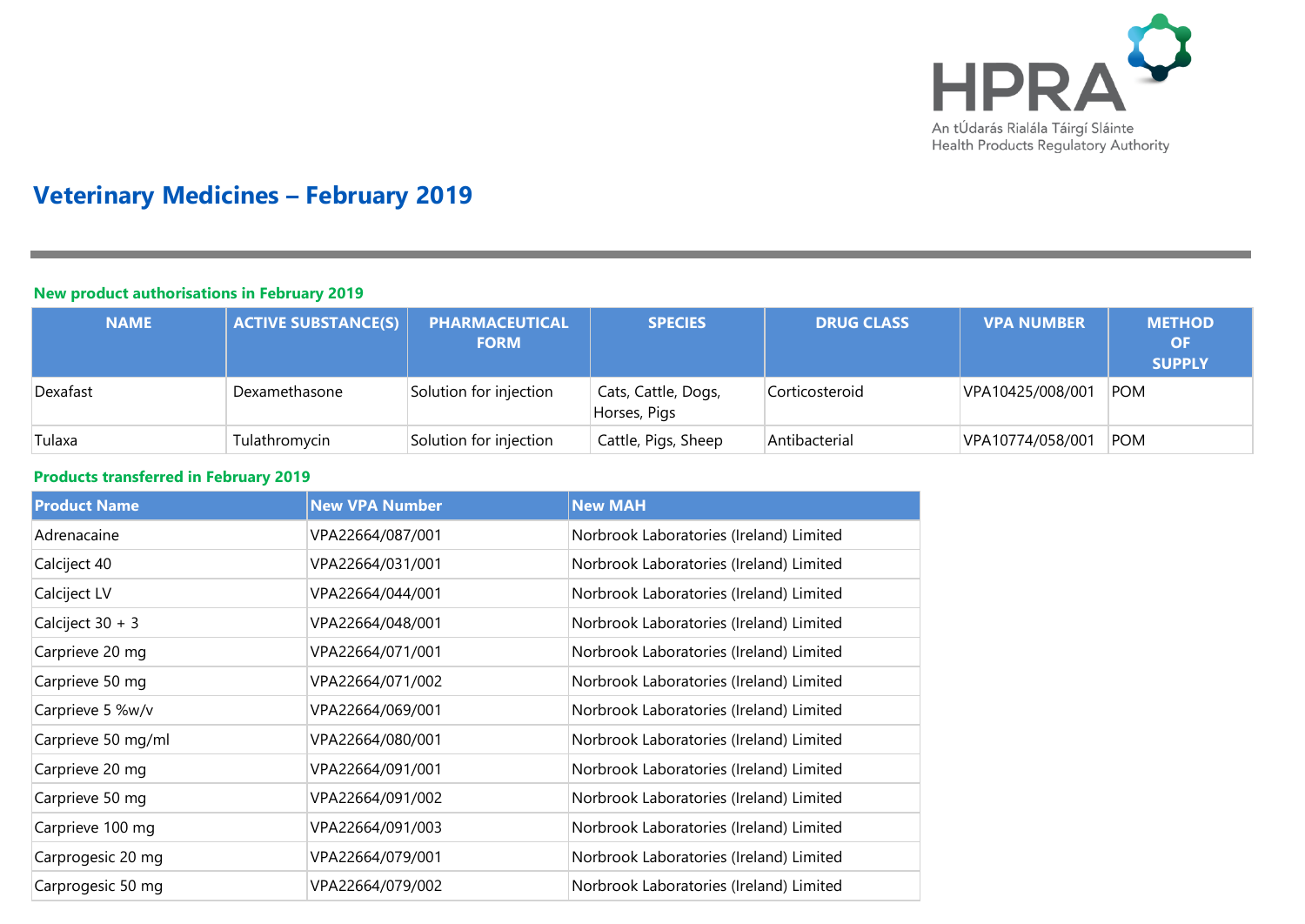

| Carprogesic 100 mg             | VPA22664/079/003 | Norbrook Laboratories (Ireland) Limited |
|--------------------------------|------------------|-----------------------------------------|
| Cefenil                        | VPA22664/086/001 | Norbrook Laboratories (Ireland) Limited |
| Cefimam                        | VPA22664/120/001 | Norbrook Laboratories (Ireland) Limited |
| Cefquinome Norbrook LC, 75 mg  | VPA22664/121/001 | Norbrook Laboratories (Ireland) Limited |
| Cefquinome Norbrook DC, 150 mg | VPA22664/122/001 | Norbrook Laboratories (Ireland) Limited |
| Cepritect 250 mg               | VPA22664/142/001 | Norbrook Laboratories (Ireland) Limited |
| Closiver                       | VPA22664/084/001 | Norbrook Laboratories (Ireland) Limited |
| Combifluke                     | VPA22664/081/001 | Norbrook Laboratories (Ireland) Limited |
| Doranor                        | VPA22664/112/001 | Norbrook Laboratories (Ireland) Limited |
| Enrocare 25 mg/ml              | VPA10534/007/001 | Emdoka bvba                             |
| Enrocare 50 mg/ml              | VPA10534/007/002 | Emdoka bvba                             |
| Enrocare 100 mg/ml             | VPA10534/007/003 | Emdoka bvba                             |
| Enrotril Max                   | VPA22664/089/001 | Norbrook Laboratories (Ireland) Limited |
| Enrotron 25 mg/ml              | VPA10826/026/001 | aniMedica GmbH                          |
| Enrotron 50 mg/ml              | VPA10826/026/002 | aniMedica GmbH                          |
| Enrotron 100 mg/ml             | VPA10826/026/003 | aniMedica GmbH                          |
| Equinor                        | VPA22664/114/001 | Norbrook Laboratories (Ireland) Limited |
| Fiproclear 67 mg               | VPA22664/107/001 | Norbrook Laboratories (Ireland) Limited |
| Fiproclear 134 mg              | VPA22664/107/002 | Norbrook Laboratories (Ireland) Limited |
| Fiproclear 268 mg              | VPA22664/107/003 | Norbrook Laboratories (Ireland) Limited |
| Fiproclear 402 mg              | VPA22664/107/004 | Norbrook Laboratories (Ireland) Limited |
| Fiproclear 50 mg               | VPA22664/108/001 | Norbrook Laboratories (Ireland) Limited |
| Fleanil 67 mg                  | VPA22664/105/001 | Norbrook Laboratories (Ireland) Limited |
| Fleanil 134 mg                 | VPA22664/105/002 | Norbrook Laboratories (Ireland) Limited |
| Fleanil 268 mg                 | VPA22664/105/003 | Norbrook Laboratories (Ireland) Limited |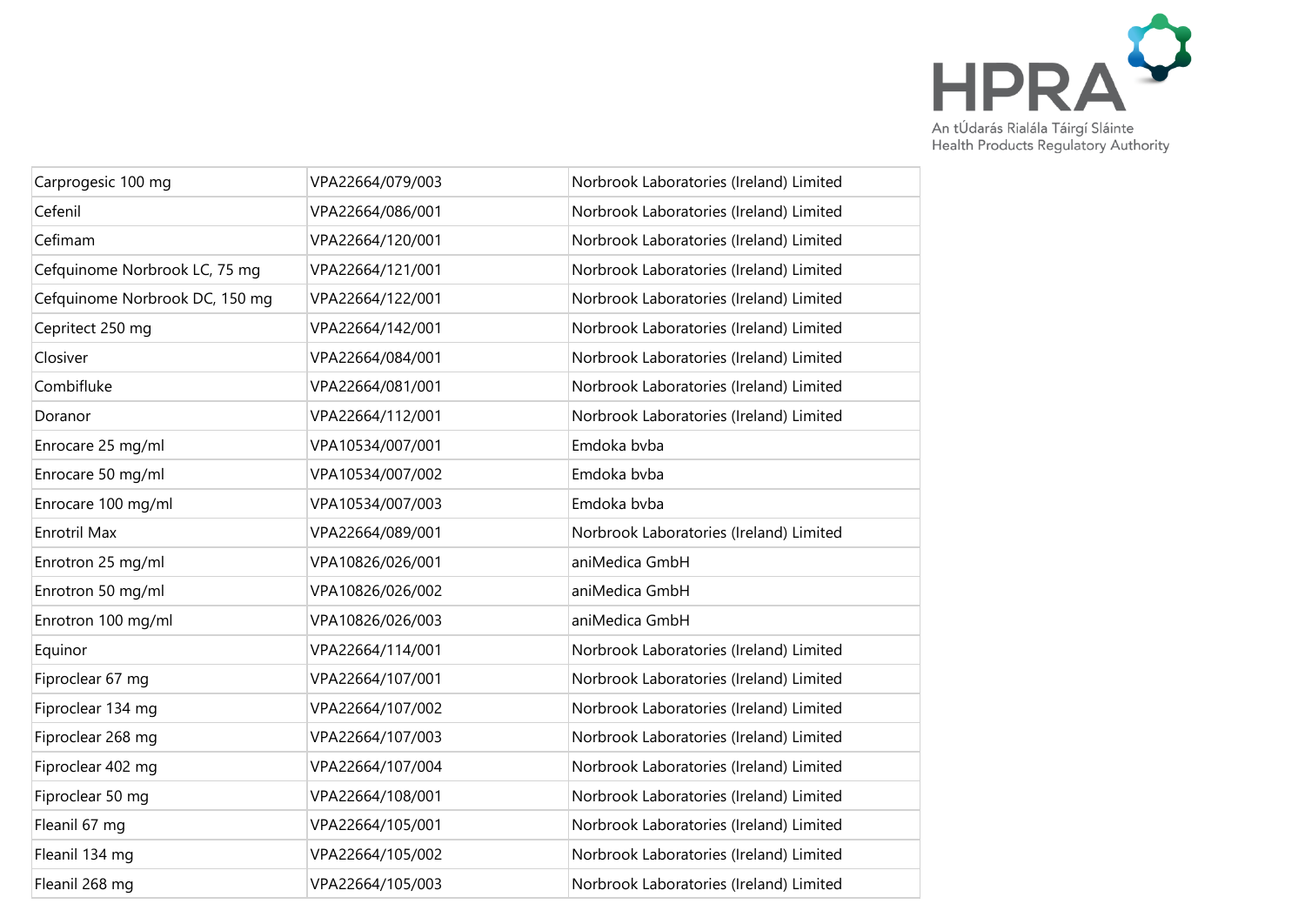

| Fleanil 402 mg                  | VPA22664/105/004 | Norbrook Laboratories (Ireland) Limited |
|---------------------------------|------------------|-----------------------------------------|
| Fleanil 50 mg                   | VPA22664/106/001 | Norbrook Laboratories (Ireland) Limited |
| Fleanil 2.5 mg/ml               | VPA22664/002/001 | Norbrook Laboratories (Ireland) Limited |
| Fleanil Combo 50 mg / 60 mg     | VPA22664/132/001 | Norbrook Laboratories (Ireland) Limited |
| Fleanil Combo 67 mg / 60.3 mg   | VPA22664/136/001 | Norbrook Laboratories (Ireland) Limited |
| Fleanil Combo 134 mg / 120.6 mg | VPA22664/136/002 | Norbrook Laboratories (Ireland) Limited |
| Fleanil Combo 268 mg / 241.2 mg | VPA22664/136/003 | Norbrook Laboratories (Ireland) Limited |
| Fleanil Combo 402 mg / 361.8 mg | VPA22664/136/004 | Norbrook Laboratories (Ireland) Limited |
| <b>Flick</b>                    | VPA22664/126/001 | Norbrook Laboratories (Ireland) Limited |
| Flunixin                        | VPA22664/046/001 | Norbrook Laboratories (Ireland) Limited |
| Insecinor                       | VPA22664/119/001 | Norbrook Laboratories (Ireland) Limited |
| Intubeaze 20 mg/ml              | VPA22622/014/001 | Dechra Regulatory B.V.                  |
| Lactatrim                       | VPA22664/042/001 | Norbrook Laboratories (Ireland) Limited |
| Macromectin 0.8 mg/ml           | VPA22664/075/001 | Norbrook Laboratories (Ireland) Limited |
| Macromectin 0.5% w/v            | VPA22664/076/001 | Norbrook Laboratories (Ireland) Limited |
| Marbocare 20 mg/ml              | VPA10534/006/001 | Emdoka bvba                             |
| Marbocare 100 mg/ml             | VPA10534/006/002 | Emdoka bvba                             |
| Marbonor                        | VPA22664/100/001 | Norbrook Laboratories (Ireland) Limited |
| Marbonor Solo                   | VPA22664/101/001 | Norbrook Laboratories (Ireland) Limited |
| Multivitamin                    | VPA22664/033/001 | Norbrook Laboratories (Ireland) Limited |
| Norador                         | VPA22664/110/001 | Norbrook Laboratories (Ireland) Limited |
| Norbrook Fipronil 50 mg         | VPA22664/096/001 | Norbrook Laboratories (Ireland) Limited |
| Norbrook Fipronil 67 mg         | VPA22664/097/001 | Norbrook Laboratories (Ireland) Limited |
| Norbrook Fipronil 134 mg        | VPA22664/097/002 | Norbrook Laboratories (Ireland) Limited |
| Norbrook Fipronil 268 mg        | VPA22664/097/003 | Norbrook Laboratories (Ireland) Limited |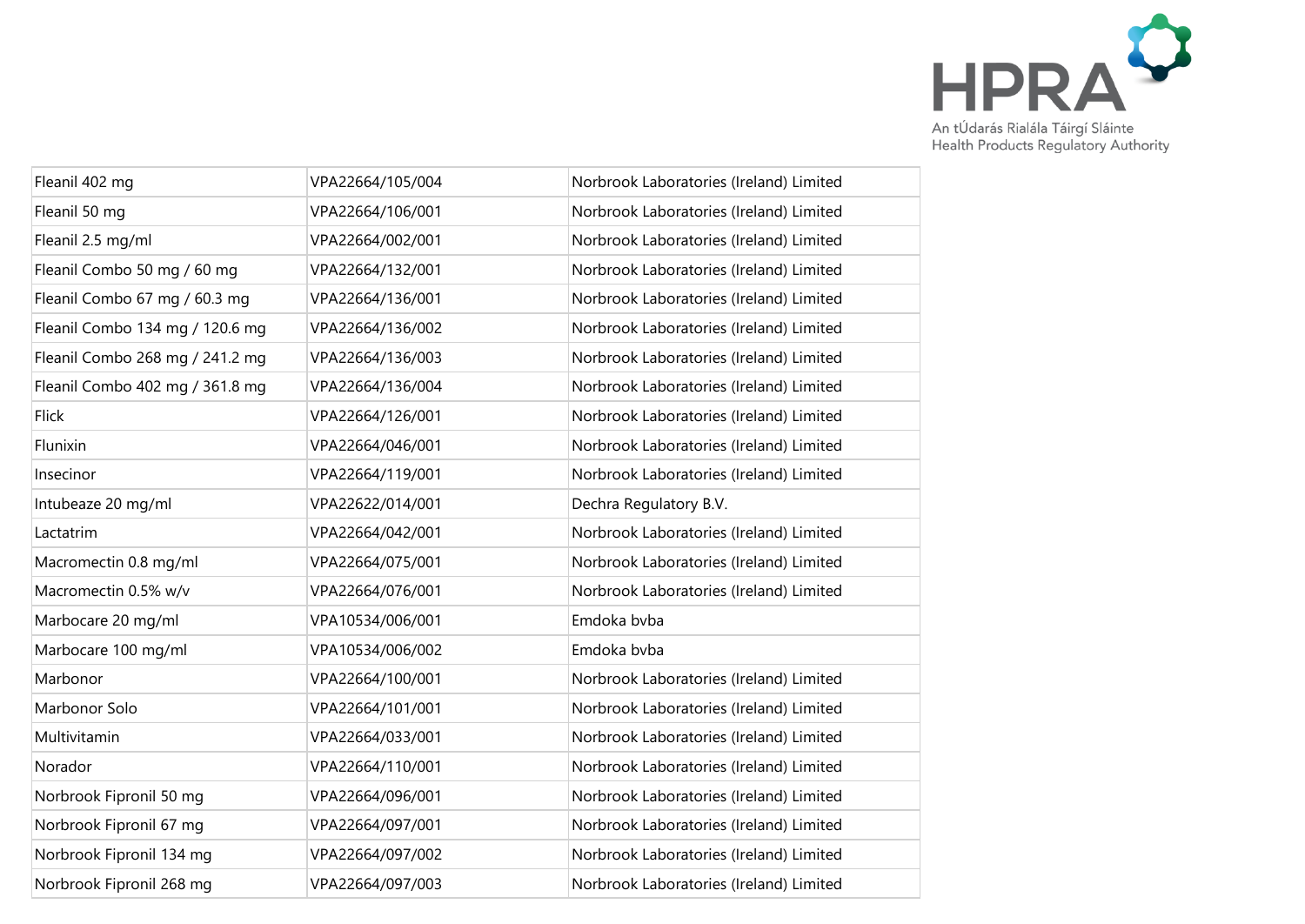

| Norbrook Fipronil 402 mg                                                                      | VPA22664/097/004 | Norbrook Laboratories (Ireland) Limited |
|-----------------------------------------------------------------------------------------------|------------------|-----------------------------------------|
| Norbrook Fipronil and (S)-Methoprene<br>50 mg / 60 mg                                         | VPA22664/133/001 | Norbrook Laboratories (Ireland) Limited |
| Norbrook Fipronil and (S)-Methoprene<br>67 mg / 60.3 mg                                       | VPA22664/138/001 | Norbrook Laboratories (Ireland) Limited |
| Norbrook Fipronil and (S)-Methoprene<br>134 mg / 120.6                                        | VPA22664/138/002 | Norbrook Laboratories (Ireland) Limited |
| Norbrook Fipronil and (S)-Methoprene<br>268 mg / 241.2 mg                                     | VPA22664/138/003 | Norbrook Laboratories (Ireland) Limited |
| Norbrook Fipronil and (S)-Methoprene<br>402 mg / 361.8                                        | VPA22664/138/004 | Norbrook Laboratories (Ireland) Limited |
| Normazole                                                                                     | VPA22664/145/001 | Norbrook Laboratories (Ireland) Limited |
| Norocaine                                                                                     | VPA22664/036/001 | Norbrook Laboratories (Ireland) Limited |
| Norocarp 50 mg/ml Solution for<br>Injection for Cattle                                        | VPA22664/073/001 | Norbrook Laboratories (Ireland) Limited |
| Norocarp Large Animal 5 %w/v<br>Solution for Injection for young cattle,<br>horses and ponies | VPA22664/074/001 | Norbrook Laboratories (Ireland) Limited |
| Norocarp 20 mg Tablets for Dogs                                                               | VPA22664/067/001 | Norbrook Laboratories (Ireland) Limited |
| Norocarp 50 mg Tablets for Dogs                                                               | VPA22664/067/002 | Norbrook Laboratories (Ireland) Limited |
| Noroclav 500 mg Palatable Tablets for<br>Dogs                                                 | VPA22664/082/001 | Norbrook Laboratories (Ireland) Limited |
| Noroclav 50 mg chewable flavoured<br>tablets for cats and dogs                                | VPA22664/094/001 | Norbrook Laboratories (Ireland) Limited |
| Noroclav 250 mg chewable flavoured<br>tablets for cats and dogs                               | VPA22664/094/002 | Norbrook Laboratories (Ireland) Limited |
| Noroclav 500 mg chewable flavoured<br>tablets for dogs                                        | VPA22664/094/003 | Norbrook Laboratories (Ireland) Limited |
| Noroclox DC Xtra                                                                              | VPA22664/043/001 | Norbrook Laboratories (Ireland) Limited |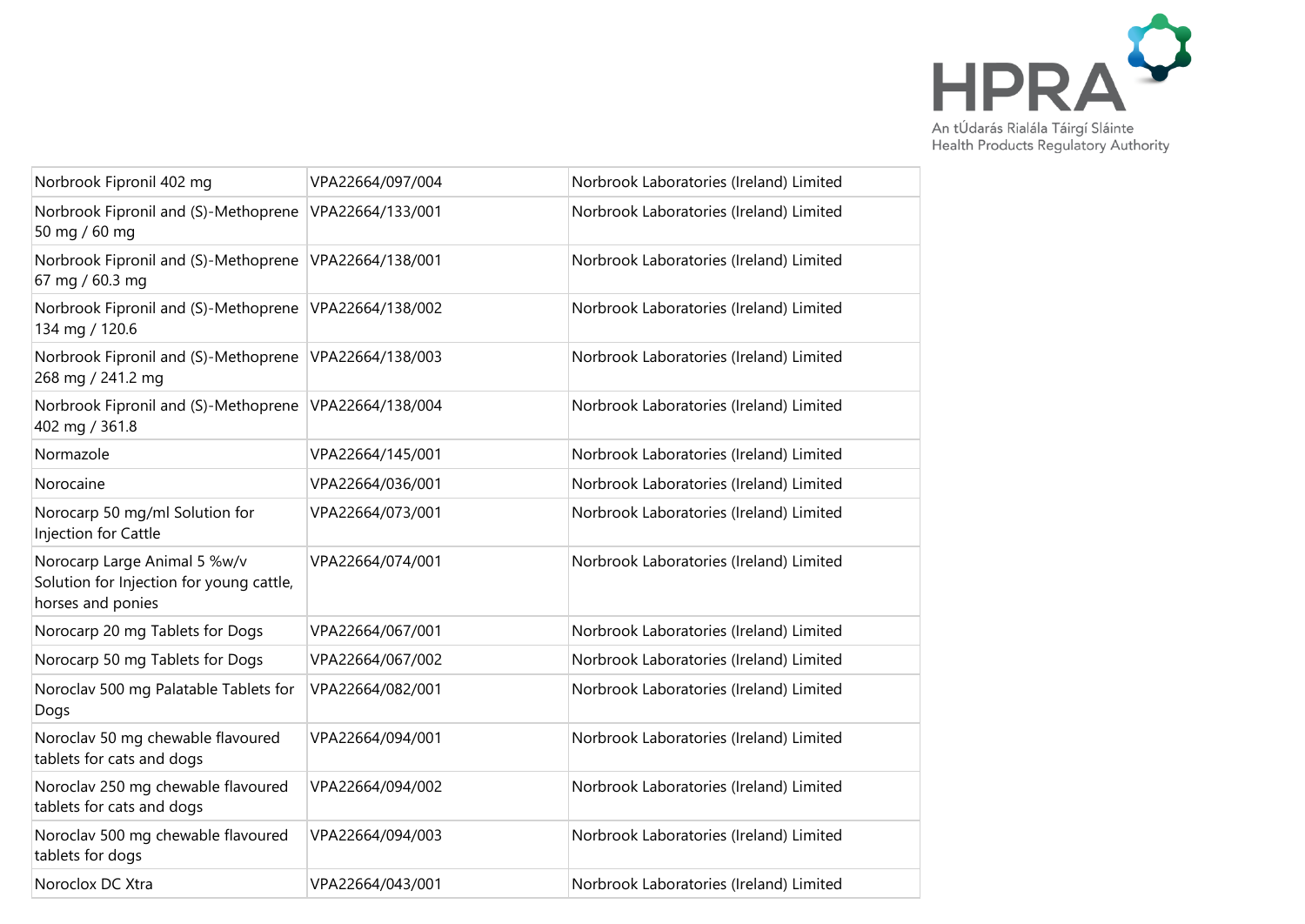

| Noromectin Premix 6 mg/g Premix for<br>Medicated Feeding Stuff for Swine | VPA22664/063/001 | Norbrook Laboratories (Ireland) Limited |
|--------------------------------------------------------------------------|------------------|-----------------------------------------|
| Noromectin 1.0% w/v Solution for<br>Injection for Pigs                   | VPA22664/064/001 | Norbrook Laboratories (Ireland) Limited |
| Noromectin 1% w/v Solution for<br>Injection for Cattle and Pigs          | VPA22664/051/001 | Norbrook Laboratories (Ireland) Limited |
| Noromectin 1.0 % w/v Solution for<br>Injection for Sheep                 | VPA22664/059/001 | Norbrook Laboratories (Ireland) Limited |
| Noroprim                                                                 | VPA22664/037/001 | Norbrook Laboratories (Ireland) Limited |
| NorOtic                                                                  | VPA22664/125/001 | Norbrook Laboratories (Ireland) Limited |
| Norworm                                                                  | VPA22664/050/001 | Norbrook Laboratories (Ireland) Limited |
| Oxyfluke                                                                 | VPA22664/141/001 | Norbrook Laboratories (Ireland) Limited |
| Parafend 2.265 %                                                         | VPA22664/040/001 | Norbrook Laboratories (Ireland) Limited |
| Parafend 9.06 %                                                          | VPA22664/041/001 | Norbrook Laboratories (Ireland) Limited |
| Parafend Plus                                                            | VPA22664/070/001 | Norbrook Laboratories (Ireland) Limited |
| Paramectin 0.08%                                                         | VPA22664/061/001 | Norbrook Laboratories (Ireland) Limited |
| Paramectin 0.5 %                                                         | VPA22664/066/001 | Norbrook Laboratories (Ireland) Limited |
| Pestigon 67 mg                                                           | VPA22664/095/001 | Norbrook Laboratories (Ireland) Limited |
| Pestigon 134 mg                                                          | VPA22664/095/002 | Norbrook Laboratories (Ireland) Limited |
| Pestigon 268 mg                                                          | VPA22664/095/003 | Norbrook Laboratories (Ireland) Limited |
| Pestigon 402 mg                                                          | VPA22664/095/004 | Norbrook Laboratories (Ireland) Limited |
| Pestigon 2.5 mg/ml                                                       | VPA22664/001/001 | Norbrook Laboratories (Ireland) Limited |
| PestiGon Combo 67 mg / 60.3 mg                                           | VPA22664/135/001 | Norbrook Laboratories (Ireland) Limited |
| PestiGon Combo 134 mg / 120.6 mg                                         | VPA22664/135/002 | Norbrook Laboratories (Ireland) Limited |
| PestiGon Combo 268 mg / 241.2 mg                                         | VPA22664/135/003 | Norbrook Laboratories (Ireland) Limited |
| PestiGon Combo 402 mg / 361.8 mg                                         | VPA22664/135/004 | Norbrook Laboratories (Ireland) Limited |
| PestiGon Combo 50 mg / 60 mg                                             | VPA22664/131/001 | Norbrook Laboratories (Ireland) Limited |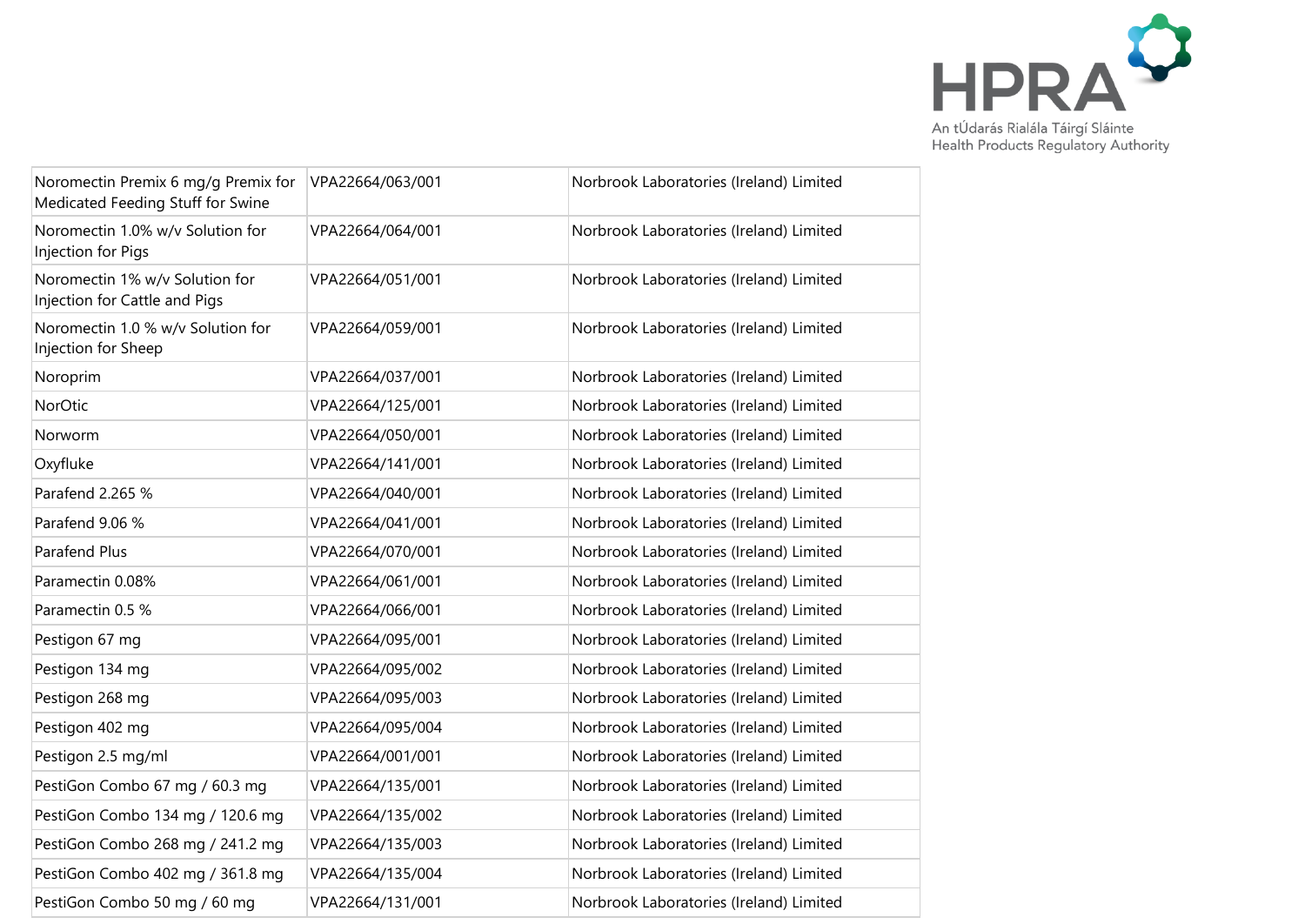

| Primectin 1% w/v   | VPA22664/077/001 | Norbrook Laboratories (Ireland) Limited |
|--------------------|------------------|-----------------------------------------|
| Primectin 0.5% w/v | VPA22664/078/001 | Norbrook Laboratories (Ireland) Limited |
| Primidoxine        | VPA22664/022/001 | Norbrook Laboratories (Ireland) Limited |
| <b>Resflam</b>     | VPA22664/085/001 | Norbrook Laboratories (Ireland) Limited |
| Selapro 15 mg      | VPA22664/144/001 | Norbrook Laboratories (Ireland) Limited |
| Selapro 45 mg      | VPA22664/144/002 | Norbrook Laboratories (Ireland) Limited |
| Selapro 60 mg      | VPA22664/144/003 | Norbrook Laboratories (Ireland) Limited |
| Selapro 30 mg      | VPA22664/144/004 | Norbrook Laboratories (Ireland) Limited |
| Selapro 60 mg      | VPA22664/144/005 | Norbrook Laboratories (Ireland) Limited |
| Selapro 120 mg     | VPA22664/144/006 | Norbrook Laboratories (Ireland) Limited |
| Selapro 240 mg     | VPA22664/144/007 | Norbrook Laboratories (Ireland) Limited |
| Selapro 360 mg     | VPA22664/144/008 | Norbrook Laboratories (Ireland) Limited |
| Solvasol           | VPA22664/060/001 | Norbrook Laboratories (Ireland) Limited |
| Tauramox           | VPA22664/130/001 | Norbrook Laboratories (Ireland) Limited |
|                    |                  |                                         |

## **Specific product updates (for animal record keeping purposes)**

#### **Products withdrawn in February 2019**

| <b>Product Name</b> | <b>VPA Number</b> | <b>MAH</b>                                 |
|---------------------|-------------------|--------------------------------------------|
| Mastiseal           | VPA10960/078/001  | Cross Vetpharm Group Limited               |
| Norocaine           | VPA22664/036/001  | Norbrook Laboratories (Ireland)<br>Limited |
| Panacur SC 10% w/v  | VPA10996/110/001  | Intervet Ireland Limited                   |
| Panacur SC 2.5% w/v | VPA10996/114/001  | Intervet Ireland Limited                   |